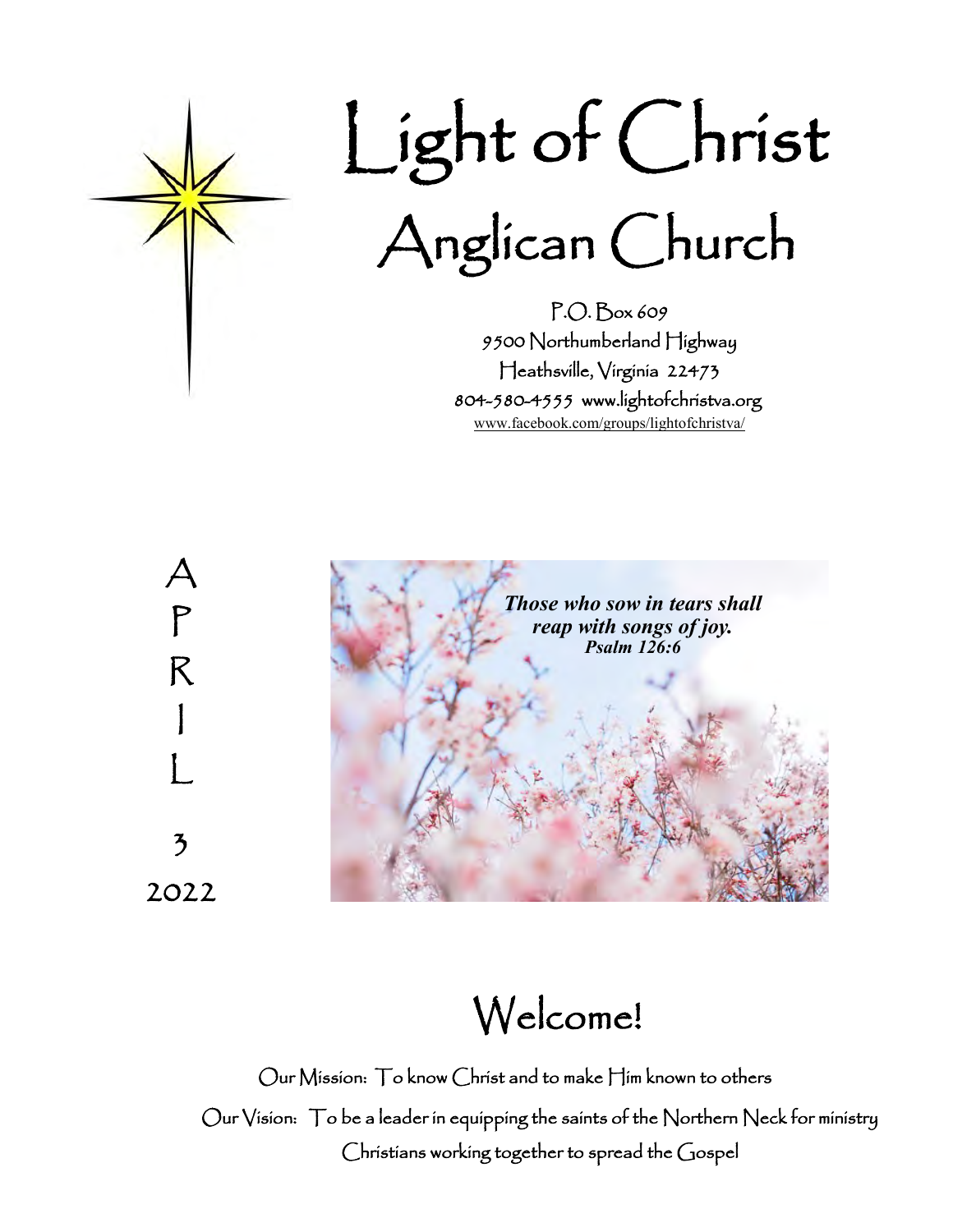#### **IN THE LORD'S SERVICE**

**Clergy** - Rev. Mike Moffitt **Pianist** - Jan Beckett **Recorded Pre-Service Music** - Judy Rasberry **Acolyte** - Marie Carstensen  **Lesson Reader** - Teresa Moffitt **Prayers of the People** - Julie Pritchard **Lay Eucharistic Minister** - Suzy Norman **Altar Guild** - Julie Pritchard, Elizabeth Lambertson **Audio/Visual Technicians** - Wayne Hamlett, Randy Smith, or Fred Wimberly **Vestry Duty** - Sandi Ward **Counter** - Betty Dillingham

#### **THIS WEEK'S ACTIVITIES**

| Sun. | 9:00 a.m.<br>$10:00$ a.m.<br>12:00 p.m. | Sunday School for adults and<br>children<br>Sunday Worship<br><b>LOC Ringers practice</b> |
|------|-----------------------------------------|-------------------------------------------------------------------------------------------|
| Tue. | $10:00$ a.m.                            | Women of Light Bible Study                                                                |
| Wed. | $10:00$ a.m.                            | Zoom Intercessory Prayer<br><b>Study Group</b>                                            |
|      | 1:00 p.m.                               | "The God Who Speaks" class                                                                |
| Fri. | 1:30 p.m.<br>7:00 p.m.                  | YogaFaith Chair Yoga<br><b>Zoom Prayer Meeting</b>                                        |

All activities are held at Light of Christ Anglican Church unless otherwise noted. Throughout the week, various other groups meet for Bible study and fellowship. Please call the church office or the individuals listed above for more information about these groups.

Newcomers are welcome.

#### **PARISH LEADERSHIP AND STAFF**

**Staff Clergy** - The Rev. Michael J. Moffitt, Rector **Senior Warden** - George Beckett **Junior Warden** - Bill Andrulot **Treasurer** - Courtney Ludeman **Registrar** - Jan Beckett **Assistant Treasurer** - Betty Dillingham **Members of the Vestry** - Constance McDearmon, Doug Ludeman, Ed Feddeman and Sandi Ward **Webmaster** - Joy Gwaltney **Office Manager** - Joyce Williams **Office email** - lightofchristva@gmail.com **Office phone** - 804-580-4555 **Office hours** - Monday: 8:00 a.m. - 1:00 p.m. Tuesday - Friday: 8:00 a.m. - 2:00 p.m. **Prayer Line** - 804-724-8005

#### **COPYRIGHT NOTICE**

Light of Christ Anglican Church makes every effort to acquire requisite copyright permissions to reprint all text. Ivrics, and music that appear in this worship quide. Materials from The Hymnal 1982; Lift Every Voice and Sing II; and Wonder, Love, and Praise are used with permission of RiteSong, all rights reserved; and under OneLicense.net #A-714729. Copyright permissions for materials from Light of Christ Song Book (the "Blue Book") compiled by Light of Christ Anglican Church may be found therein. Other permissions accompany items as they appear in the course of this worship guide. Light of Christ Anglican Church also holds CCLI (Christian Copyright Licensing International) license #2429023, which covers much of the aforementioned material redundantly.

*Scripture quotations are from the* HOLY BIBLE*,* ENGLISH STANDARD VERSION*®* . (ESV*®), copyright © 2001 by Crossway Bibles, a publishing ministry of Good News Publishers. Used by permission. All rights reserved.*

**A nursery for children ages 0–4 is available during the Worship Service beginning at 9:45 a.m. We ask that older children be brought to church for worship.**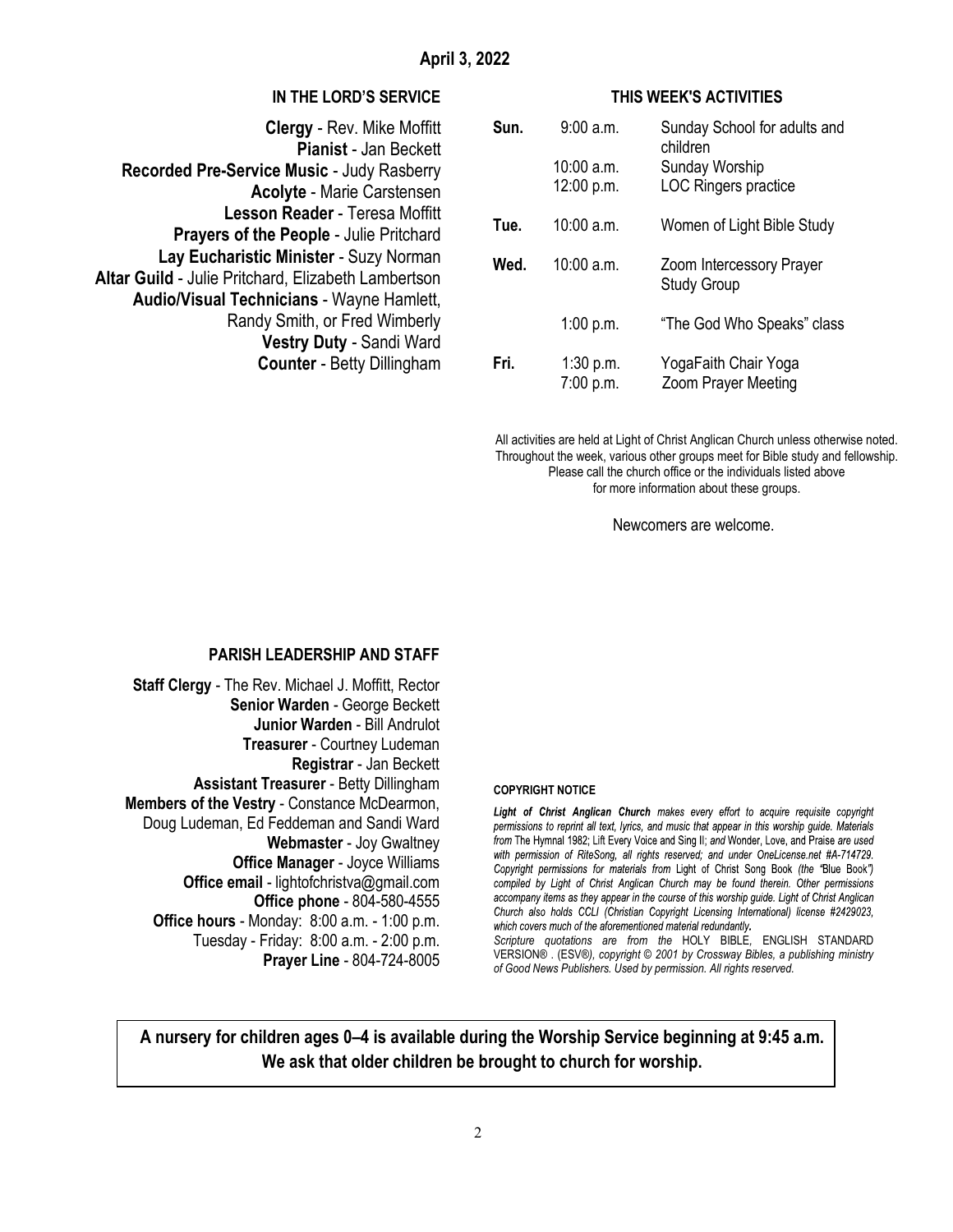## **The Fifth Sunday of Lent** *Passion Sunday* **April 3, 2022** *Renewed Ancient Text*

*The people stand and sing.*





be now and ever given by saints below and saints above, the Church in earth and heaven.

# **THE WORD OF GOD**

# **Words of Acclamation and Collect for Purity**

**Priest:** Blessed be God: the Father, the Son, and the Holy Spirit. **People: And blessed be his kingdom, now and for ever. Amen.** 

**Priest:** Almighty God, to you all hearts are open, all desires known, and from you no secrets are hid. Cleanse the thoughts of our hearts by the inspiration of your Holy Spirit, that we may perfectly love you, and worthily magnify your holy Name; through Christ our Lord.

**People: Amen.**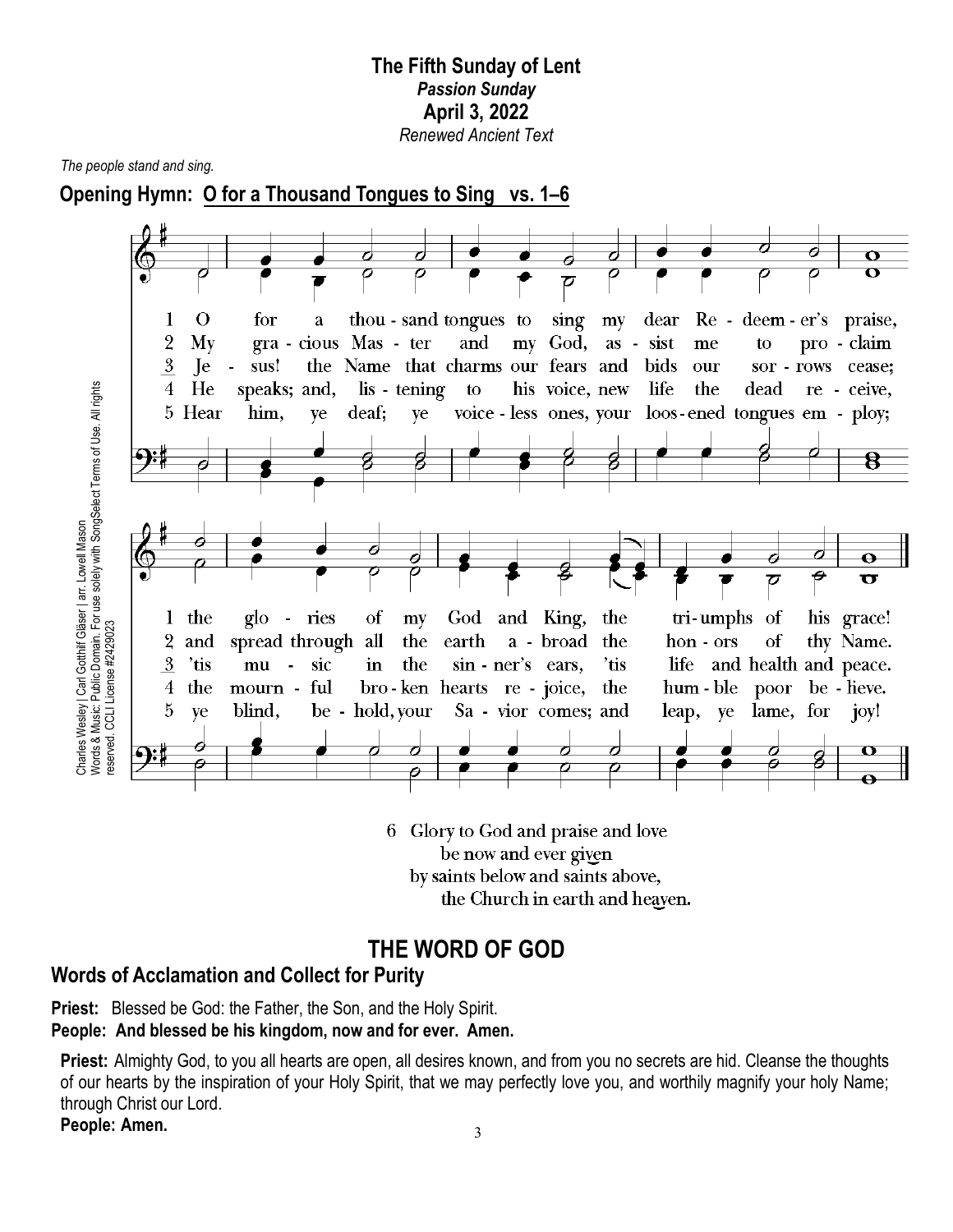# **The Summary of the Law**

Hear what our Lord Jesus Christ says:

You shall love the Lord your God with all your heart and with all your soul and with all your mind. This is the first and great commandment. And the second is like it: You shall love your neighbor as yourself. On these two commandments depend all the Law and the Prophets. *Matthew 22:37-40*

## **Hymn: Gloria Patri** (Sing Twice)



Words & Music: Public Domain. For use solely with SongSelect Use of Terms. All rights reserved. CLLI License #249023

**Priest:** The Lord be with you. **People: And with your spirit. Priest:** Let us pray.

## **Collect of the Day**

Almighty God, you alone can bring into order the unruly wills and affections of sinners: Grant your people grace to love what you command and desire what you promise; that, among the swift and varied changes of this world, our hearts may surely there be fixed where true joys are to found; through Jesus Christ our Lord, who lives and reigns with you and the Holy Spirit, one God, now and for ever. .

**People: Amen.** 

## **First Reading: Isaiah 43:16–21**

Thus says the LORD, who makes a way in the sea, a path in the mighty waters, <sup>17</sup> who brings forth chariot and horse, army and warrior; they lie down, they cannot rise, they are extinguished, quenched like a wick: <sup>18</sup> "Remember not the former things, nor consider the things of old. <sup>19</sup> Behold, I am doing a new thing; now it

**Reader:** The Word of Lord. **People: Thanks be to God.**

springs forth, do you not perceive it? I will make a way in the wilderness and rivers in the desert. <sup>20</sup> The wild beasts will honor me, the jackals and the ostriches, for I give water in the wilderness, rivers in the desert, to give drink to my chosen people, <sup>21</sup> the people whom I formed for myself that they might declare my praise.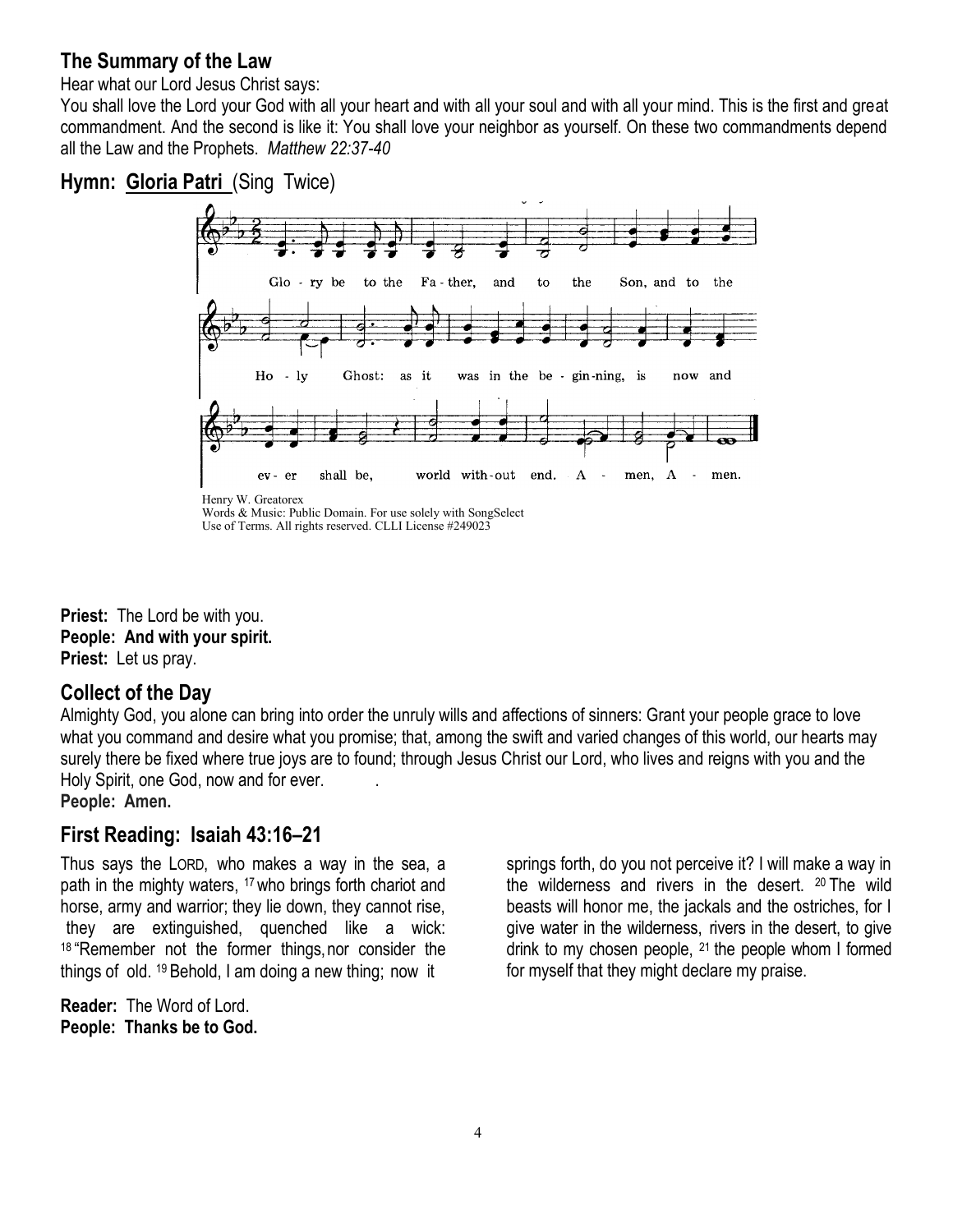# **Psalm: 126:1–7 p. 444 BCP**

*In convertendo* 

- <sup>1</sup>When the Lord overturned the captivity of Zion, \* then were we like those who dream.
- <sup>2</sup> Then was our mouth filled with laughter \* and our tongue with shouts of joy.
- <sup>3</sup> Then they said among the nations, \* "The Lord has done great things for them."
- 4 Indeed, the Lord has done great things for us already, \* whereof we rejoice.

<sup>5</sup> Overturn our captivity, O Lord, \* as when streams refresh the deserts of the south.

- <sup>6</sup> Those who sow in tears \* shall reap with songs of joy.
- <sup>7</sup> He who goes on his way weeping and bears good seed \* shall doubtless come again with joy, and bring his sheaves with him.

### **Reader and People: Glory to the Father, and to the Son, and to the Holy Spirit; as it was in the beginning, is now, and will be forever. Amen.**

# **Second Reading: Philippians 3:7–16**

<sup>7</sup> But whatever gain I had, I counted as loss for the sake of Christ. <sup>8</sup> Indeed, I count everything as loss because of the surpassing worth of knowing Christ Jesus my Lord. For his sake I have suffered the loss of all things and count them as rubbish, in order that I may gain Christ  $9$  and be found in him, not having a righteousness of my own that comes from the law, but that which comes through faith in Christ, the righteousness from God that depends on faith— <sup>10</sup> that I may know him and the power of his resurrection, and may share his sufferings, becoming like him in his death, <sup>11</sup> that by any means possible I may attain the

**Reader:** The Word of the Lord. **People: Thanks be to God.**

*The people stand to sing and remain standing for the Gospel.*

resurrection from the dead. <sup>12</sup> Not that I have already obtained this or am already perfect, but I press on to make it my own, because Christ Jesus has made me his own. <sup>13</sup> Brothers, I do not consider that I have made it my own. But one thing I do: forgetting what lies behind and straining forward to what lies ahead, <sup>14</sup> I press on toward the goal for the prize of the upward call of God in Christ Jesus. <sup>15</sup> Let those of us who are mature think this way, and if in anything you think otherwise, God will reveal that also to you. <sup>16</sup> Only let us hold true to what we have attained.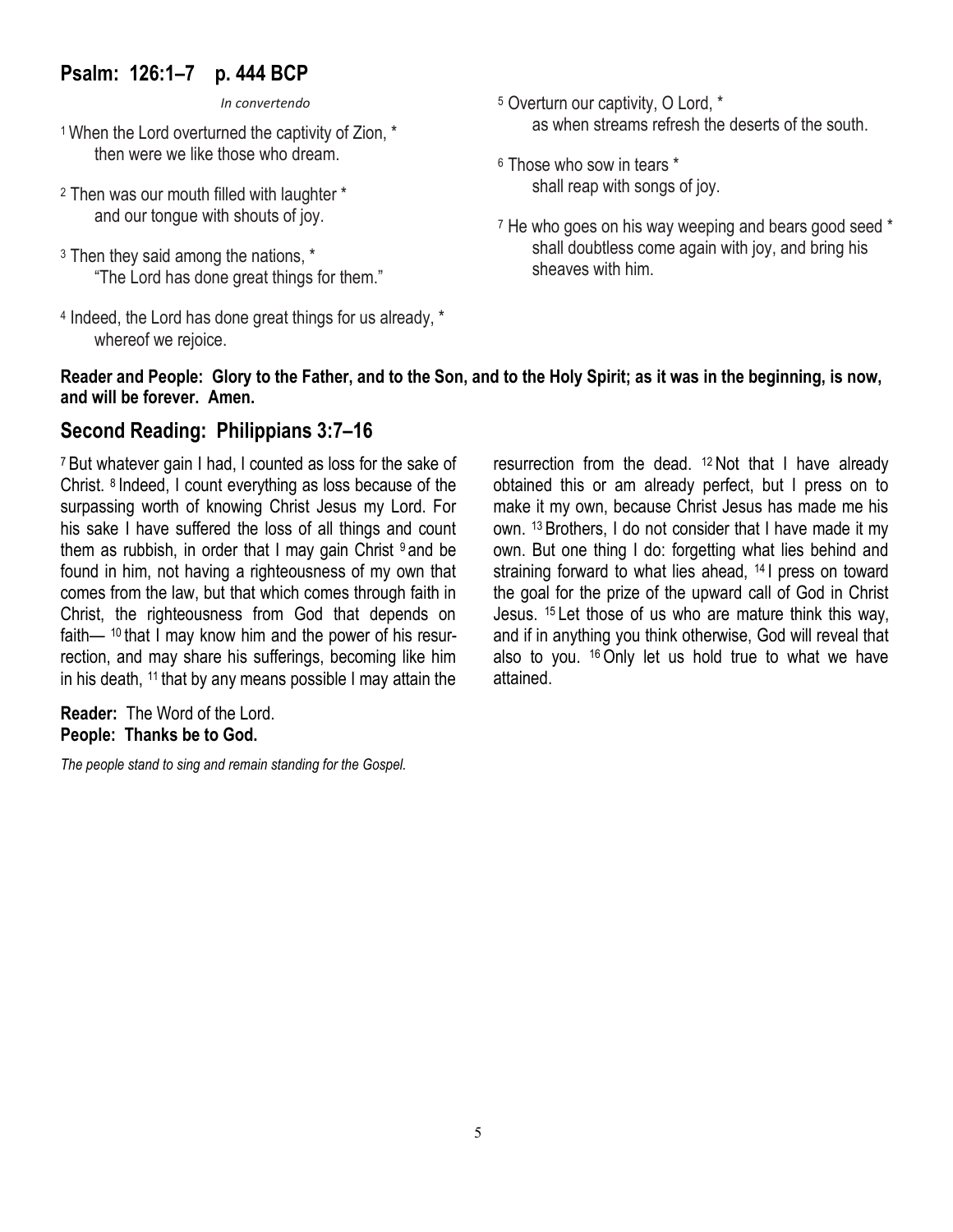

### **The Holy Gospel: Luke 20:9–19**

**Priest:** The Holy Gospel of our Lord Jesus Christ according to Luke. **People: Glory to you, Lord Christ.** 

<sup>9</sup>And he began to tell the people this parable: "A man planted a vineyard and let it out to tenants and went into another country for a long while. <sup>10</sup>When the time came, he sent a servant to the tenants, so that they would give him some of the fruit of the vineyard. But the tenants beat him and sent him away empty-handed. <sup>11</sup> And he sent another servant. But they also beat and treated him shamefully, and sent him away empty-handed. <sup>12</sup> And he sent yet a third. This one also they wounded and cast out. <sup>13</sup> Then the owner of the vineyard said, 'What shall I do? I will send my beloved son; perhaps they will respect him.' <sup>14</sup> But when the tenants saw him, they said to themselves, 'This is the heir. Let us kill him, so that

**Priest:** The Gospel of the Lord. **People: Praise to you, Lord Christ.** *The people sit.*

inheritance may be ours.' <sup>15</sup>And they threw him out of the vineyard and killed him. What then will the owner of the vineyard do to them? <sup>16</sup> He will come and destroy those tenants and give the vineyard to others." When they heard this, they said, "Surely not!" <sup>17</sup> But he looked directly at them and said, "What then is this that is written: "'The stone that the builders rejected has become the cornerstone'? <sup>18</sup> Everyone who falls on that stone will be broken to pieces, and when it falls on anyone, it will crush him." <sup>19</sup> The scribes and the chief priests sought to lay hands on him at that very hour, for they perceived that he had told this parable against them, but they feared the people.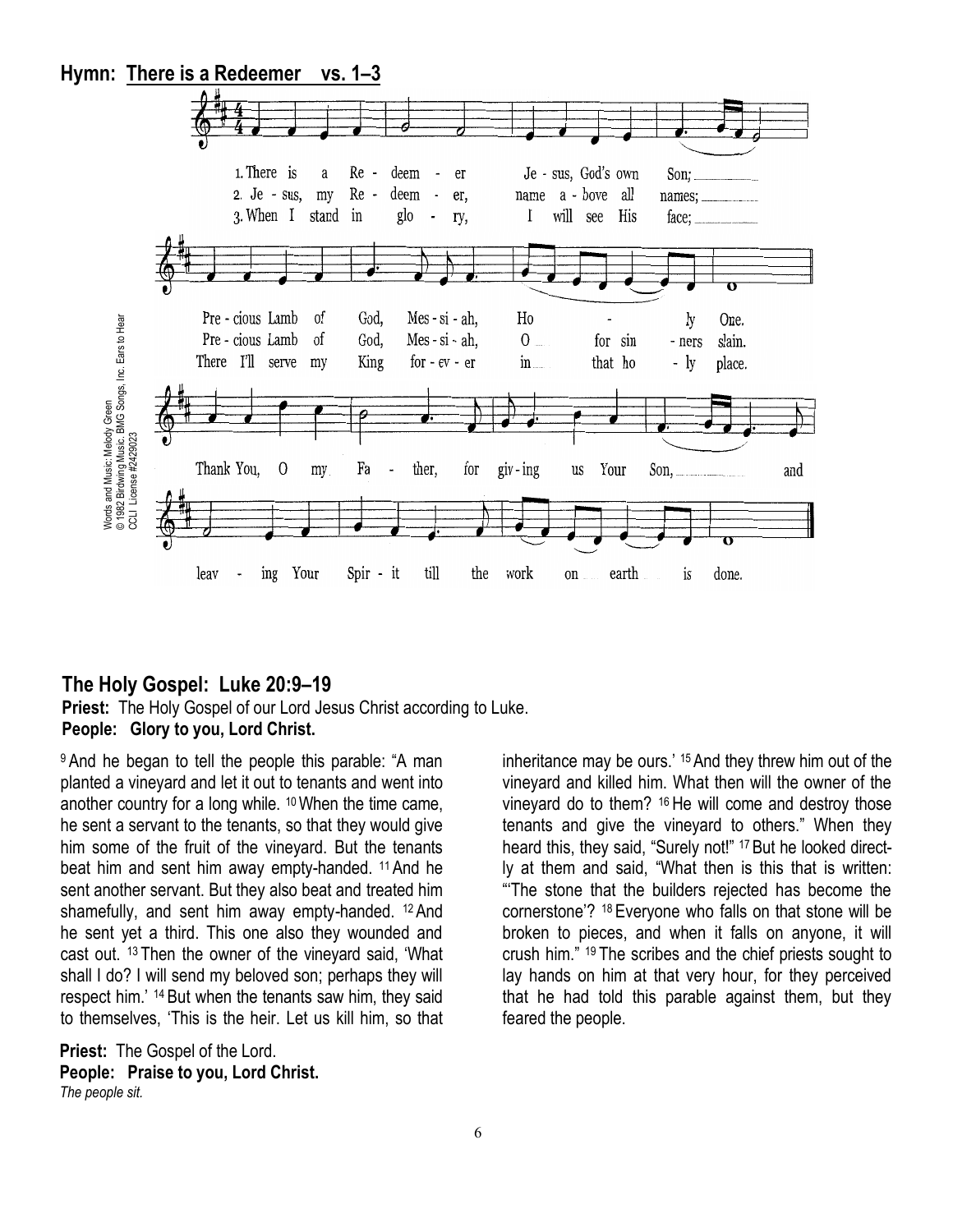## **The Sermon: The Rev. Mike Moffitt**

*Following today's service, the sermon will be available on the church website: www.lightofchristva.org*

## **The Nicene Creed**

*The people stand and affirm the creed with the priest.*

We believe in one God, the Father, the Almighty, maker ascended into heaven and is seated at the right hand of of heaven and earth, of all that is, visible and invisible.

We believe in one Lord, Jesus Christ, the only-begotten Son of God, eternally begotten of the Father, God from We believe in the Holy Spirit, the Lord, the giver of life, God, Light from Light, true God from true God, who proceeds from the Father and the Son, who with begotten, not made, of one Being with the Father; the Father and the Son is worshiped and glorified, who through him all things were made. For us and for our spoke through the prophets. We believe in one holy salvation he came down from heaven, was incarnate catholic and apostolic Church. We acknowledge one from the Holy Spirit and the Virgin Mary, and was made baptism for the forgiveness of sins. We look for the man. For our sake he was crucified under Pontius resurrection of the dead, and the life of the world to Pilate; he suffered death and was buried. On the third come. **Amen.** day he rose again in accordance with the Scriptures; he

the Father. He will come again in glory to judge the living and the dead, and his kingdom will have no end.

## **The Prayers of the People**

*The people kneel or sit. The leader and people pray responsively.*

Reader: Let us pray for the Church and for the world, saying, "hear our prayer."

For the peace of the whole world, and for the well-being and unity of the people of God.

### **People: Hear our prayer.**

Reader: For *Foley Beach,* our Archbishop, and *John Guernsey,* our Bishop, *Mike,* our priest and for all the clergy and people of our Diocese and Congregation. Let them in unity speak with one voice declaring the Lordship of Jesus Christ over all creation.

Reader: Lord, in your mercy: **People: Hear our prayer.**

Reader: We ask your favor and blessing on all those who proclaim the Gospel at home and abroad; and for all who teach and disciple others. We pray especially for our brother, Stephen Kaziimba, Archbishop of Uganda, and those under his care. We pray for our brothers and sisters around the world who are suffering from the effects of poverty and disease, especially in India and Nepal. We pray for Anglican Frontier Missions cross-cultural workers who are bringing the hope of Christ to areas that are often unsafe. We pray for your blessings on Wyldlife and Young life in Northumberland County and upon Caty and the many volunteers as they bring the gospel message to the middle school and high school students in Northumberland County. We also pray for your presence and blessings upon the elementary children and teachers in The Good News Club.

#### Reader: Lord, in your mercy: **People: Hear our prayer.**

Reader: We pray for divine strength, courage, and provision for our brothers and sisters in Christ around the world who are persecuted for their faith. Let their courage and faithful witness to the Lordship of Jesus Christ be a model for Christians in this country in the coming months and years. Let us be found faithful too.

Reader: Lord, in your mercy: **People: Hear our prayer.**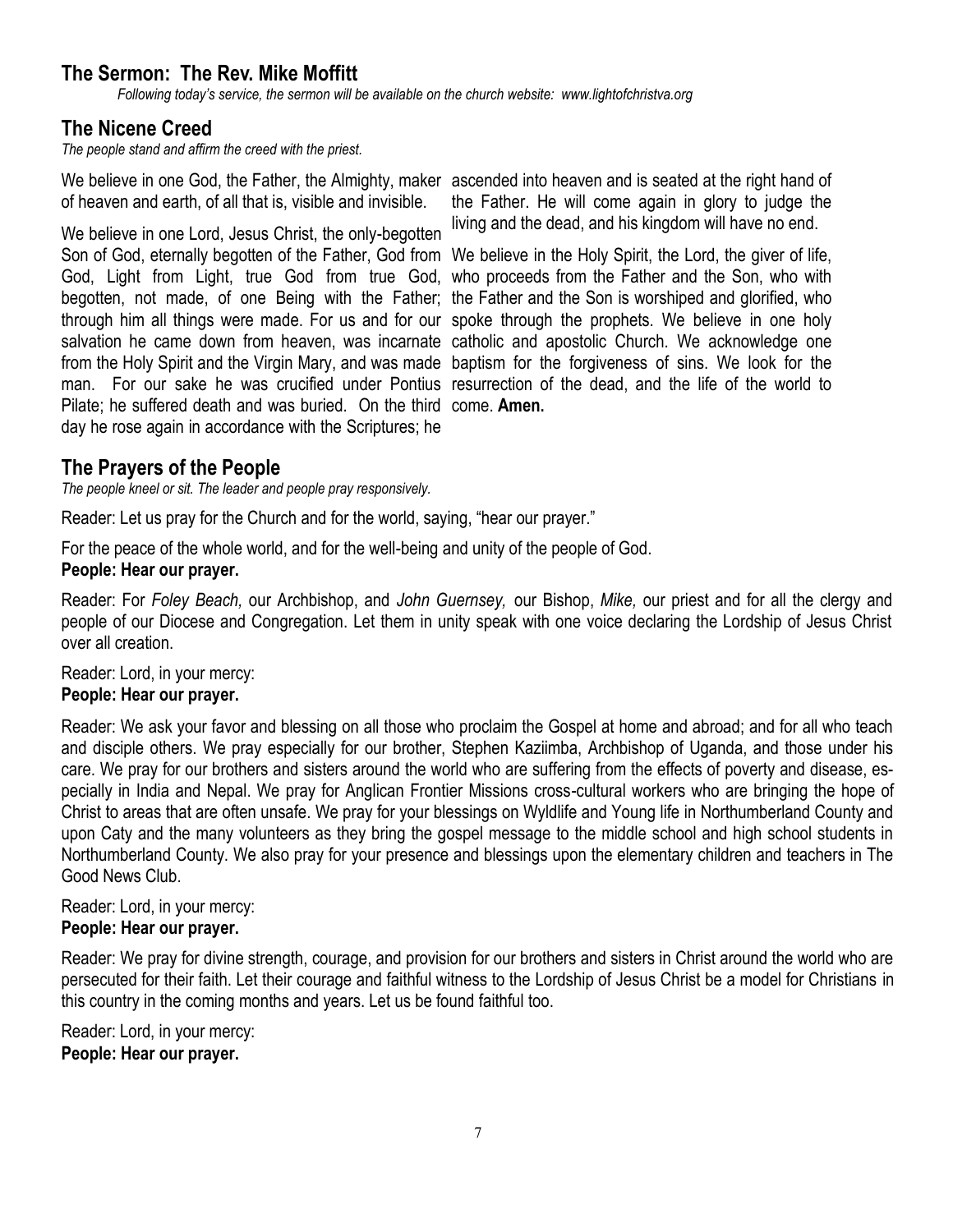Reader: We pray for your protection and blessings on our military men and women, law enforcement, first responders and their families.

Reader: Lord, in your mercy:

## **People: Hear our prayer.**

Reader: We pray for protection and blessings on all those in our medical community. We ask you to bring an end to the Corona Virus pandemic.

Reader: Lord, in your mercy: **People: Hear our prayer.**

Reader: We ask for your blessings and provision for the Northern Neck Christian School. We pray you will use this ministry to bring blessing in the lives of children and their families in the Northern Neck.

#### Reader: Lord, in your mercy: **People: Hear our prayer.**

Reader: Lord, we pray that you will pour out your Holy Spirit upon this nation, bringing a powerful revival of faith in Jesus Christ throughout our land. We acknowledge that our only hope is in you and not in the wisdom or decisions of men. We pray that you will bring both state and federal leaders to their knees in obedience to your word and the worship of Jesus Christ our Lord. For those who resist your wisdom and mercy we ask you to replace them with those who live for your glory, not their own.

Reader: Lord, in your mercy: **People: Hear our prayer.**

Reader: We pray for your comfort and blessing for all those who are in trouble, sorrow, need, sickness, or any other adversity (especially \_\_\_\_\_\_\_\_\_\_).

Reader: Lord, in your mercy: **People: Hear our prayer.**

Reader: We remember those who have departed this life in the certain hope of the resurrection, [especially \_\_\_\_\_\_\_]. Let their faithful witness remind us that life here is temporary, and only through saving faith in the death and resurrection of Jesus Christ can we obtain eternal life with our Lord.

Reader: Lord, in your mercy: **People: Hear our prayer.**

Reader: We invite individual petitions at this time.

**Priest:** Heavenly Father, grant these our prayers for the sake of Jesus Christ, our only Mediator and Advocate, who lives and reigns with you in the unity of the Holy Spirit, one God, now and forever. **Amen.**

**Priest:** Let us humbly confess our sins to Almighty God.

*The people kneel or sit reverently.*

## **Confession of Sin**

**Priest and People: Most merciful God, we confess that we have sinned against you in thought, word, and deed, by what we have done, and by what we have left undone. We have not loved you with our whole heart; we have not loved our neighbors as ourselves. We are truly sorry and we humbly repent. For the sake of your Son Jesus Christ, have mercy on us and forgive us; that we may delight in your will, and walk in your ways, to the glory of your Name. Amen.**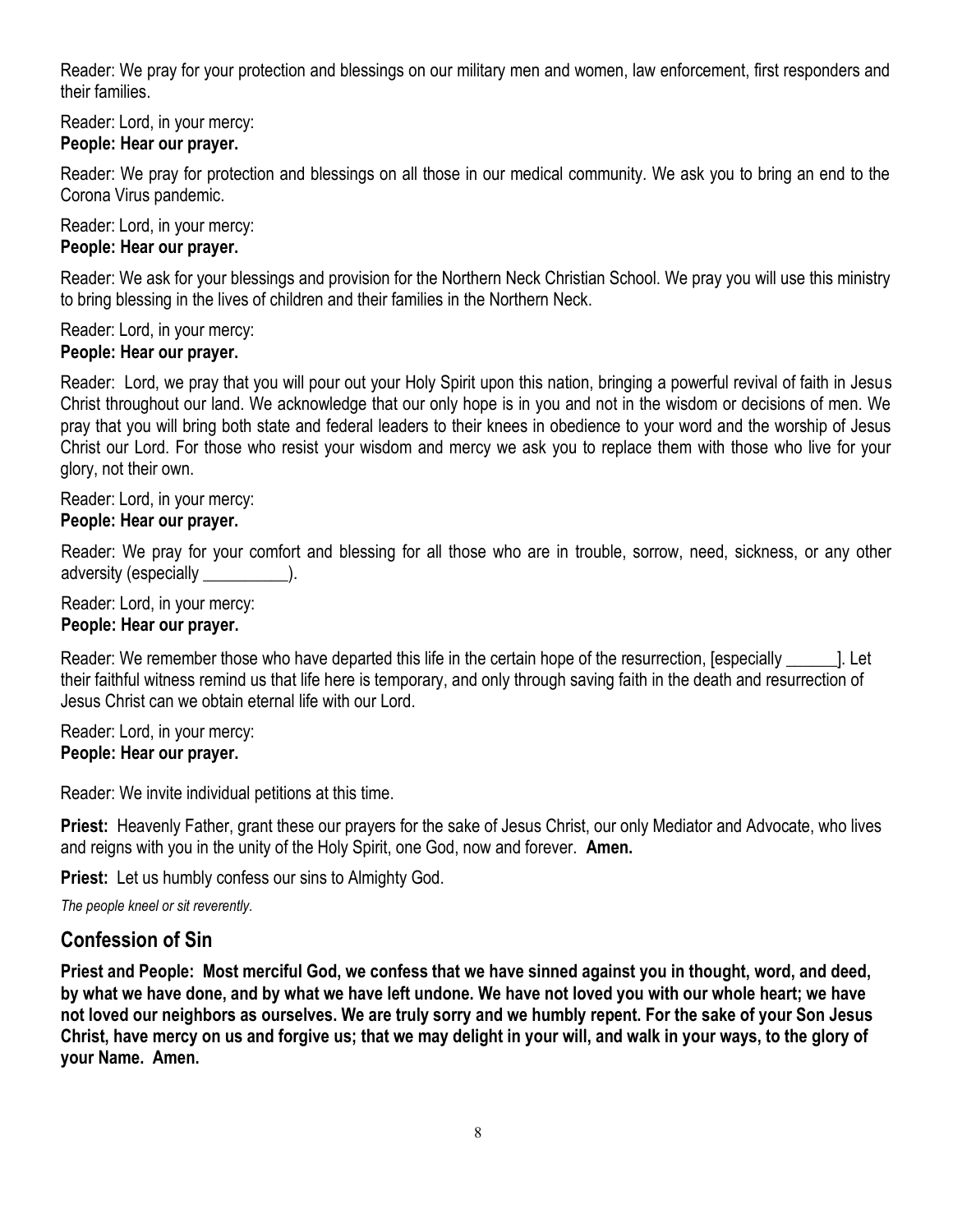**Priest:** Almighty God our heavenly Father, who in his great mercy has promised forgiveness of sins to all those who sincerely repent and with true faith turn to him, have mercy upon you, pardon and deliver you from all your sins, confirm and strengthen you in all goodness, and bring you to everlasting life; through Jesus Christ our Lord.

# **Words of Comfort**

**Priest:** The Word of God to all who truly turn to him:

"The Lord is my rock and my fortress and my deliverer, my God, my rock, in whom I take refuge, my shield, and the horn of my salvation, my stronghold ." *Psalm 18:2*

"I have said these things to you, that in me you may have peace. In the world you will have tribulation. But take heart; I have overcome the world." *John 16:33*

**Priest:** The Peace of the Lord be always with you. **People: And with your spirit.**

# **Prayers for Birthdays and Anniversaries Prayer for the Offering**

# **The Holy Communion**

# **Choir Medley: "Glorification of the Cross",** CCLI License #2420923\*

*The people stand and sing while the ushers present the offering*

# **The Doxology:**



## **The Great Thanksgiving**

*The people remain standing.*

**Priest:** The Lord be with you. **People: And with your spirit.**

**Priest:** Lift up your hearts. **People: We lift them up to the Lord.**

**Priest:** Let us give thanks to the Lord our God. **People: It is right to give him thanks and praise.**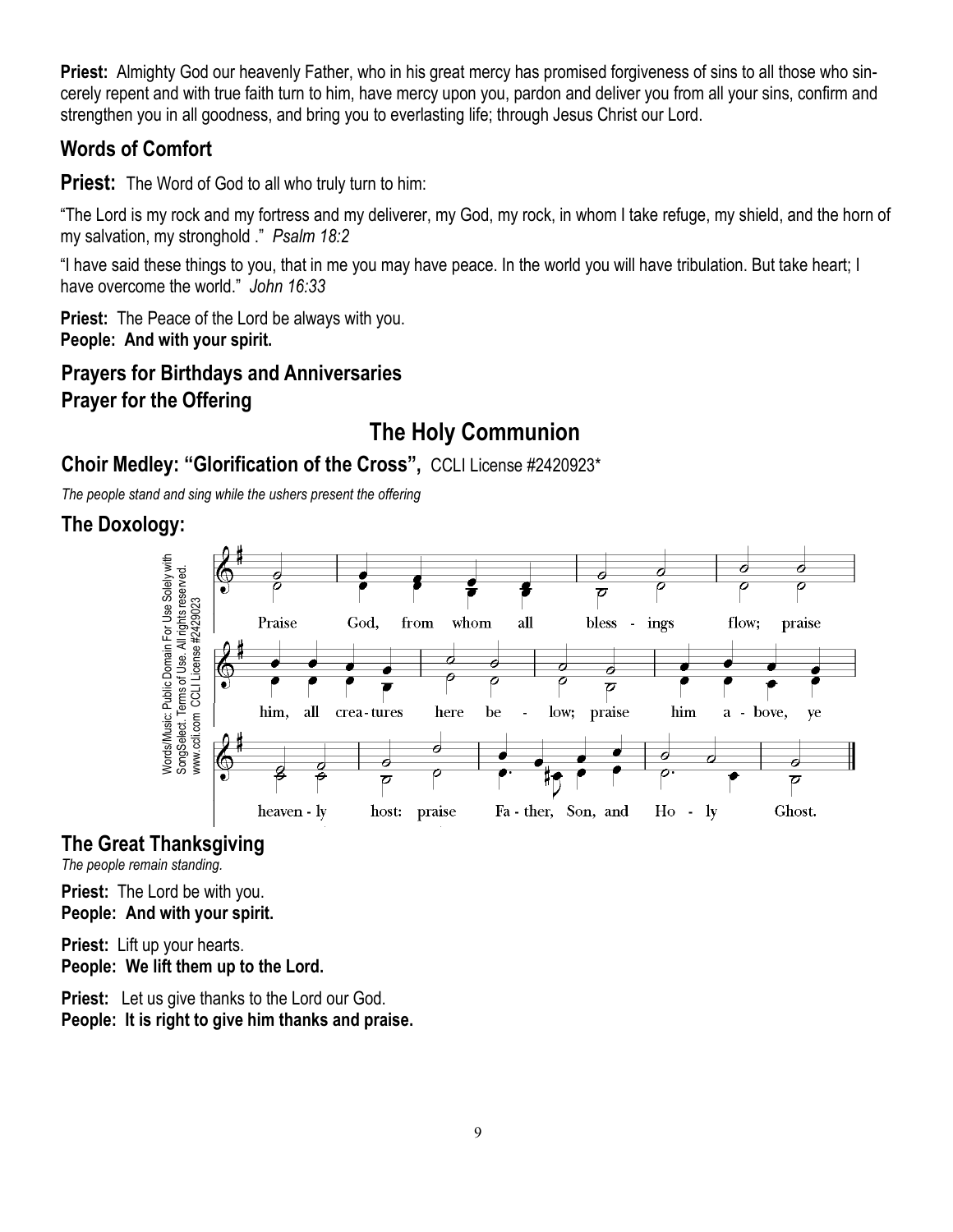**Priest:** It is right, our duty and our joy, always and everywhere to give thanks to you, Father Almighty, Creator of heaven and earth, through Jesus Christ our Lord; who on the first day overcame death and the grave, and by his glorious resurrection opened to us the way of everlasting life. Therefore we praise you, joining our voices with Angels and Archangels and with all the company of heaven, who for ever sing this hymn to proclaim the glory of your Name:





# **The Prayer of Consecration**

### *The people kneel or sit reverently.*

**Priest:** Holy and gracious Father: In your infinite love you made us for yourself; and when we had sinned against you and became subject to evil and death, you, in your mercy, sent your only Son Jesus Christ into the world for our salvation. By the Holy Spirit and the Virgin Mary he became flesh and dwelt among us. In obedience to your will, he stretched out his arms upon the Cross and offered himself once and for all, that by his suffering and death we might be saved. By his resurrection he broke the bonds of death, trampling Hell and Satan under his feet. As our great high priest, he ascended to your right hand in glory, that we might come with confidence before the throne of grace.

On the night that he was betrayed, our Lord Jesus Christ took bread; and when he had given thanks, he broke it, and gave it to his disciples, saying, "Take, eat; this is my Body which is given for you: Do this in remembrance of me."

Likewise, after supper, Jesus took the cup, and when he had given thanks, he gave it to them, saying, "Drink this, all of you; for this is my Blood of the New Covenant, which is shed for you, and for many, for the forgiveness of sins: Whenever you drink it, do this in remembrance of me."

Therefore we proclaim the mystery of faith:

**Priest and People: Christ has died. Christ is risen. Christ will come again.**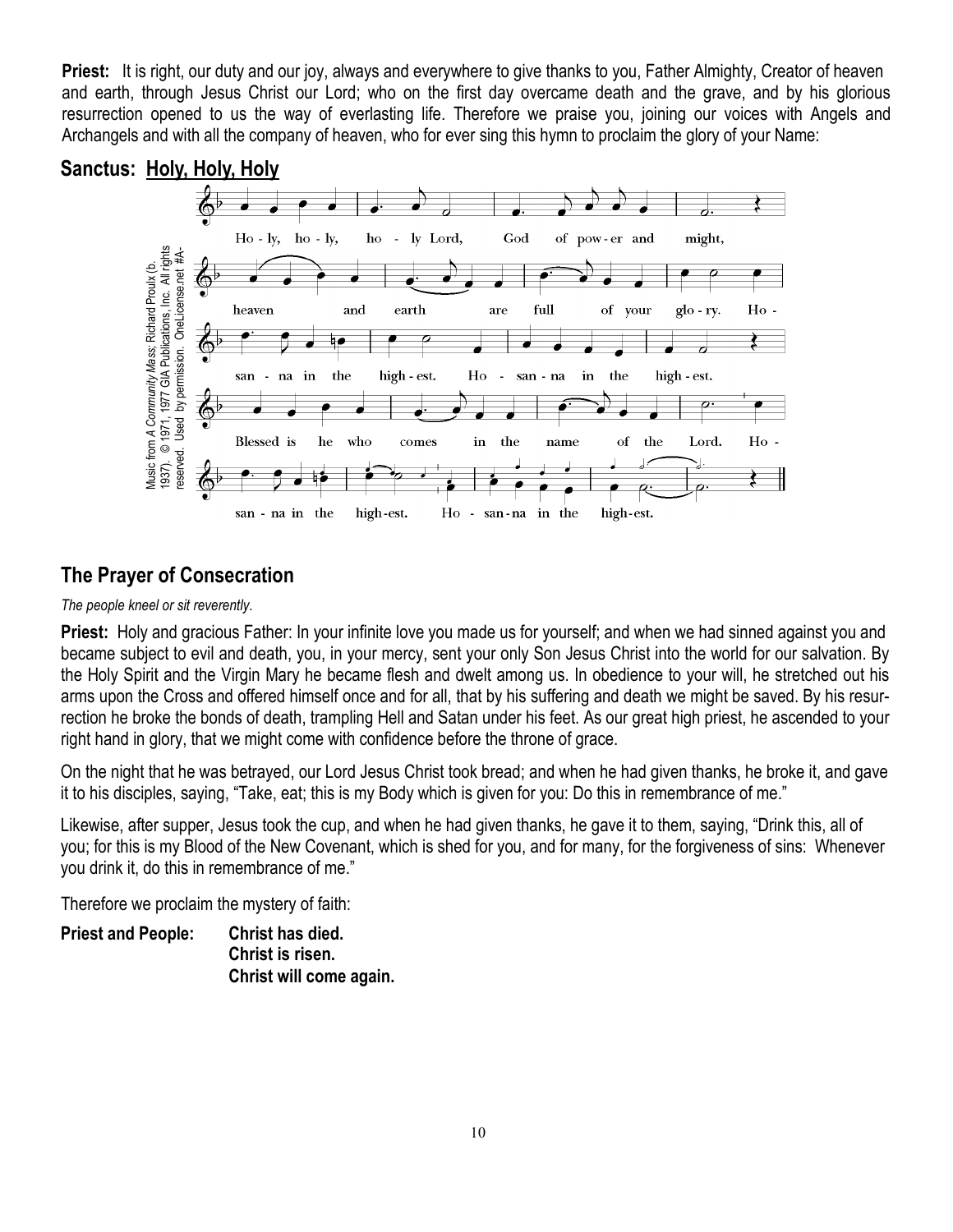**Priest:** We celebrate the memorial of our redemption, O Father, in this sacrifice of praise and thanksgiving, and we offer you these gifts. Sanctify them by your Word and Holy Spirit to be for your people the Body and Blood of your Son, Jesus Christ. Sanctify us also, that we may worthily receive this holy sacrament, and be made one body with him, so that he may dwell in us and we in him. In the fullness of time, put all things in subjection under your Christ, and bring us with all your saints into the joy of your heavenly kingdom, where we shall see our Lord face to face. All this we ask through your Son Jesus Christ: By him, and with him, and in him, in the unity of the Holy Spirit, all honor and glory is yours, Almighty Father, now and forever.

### **People: Amen.**

**Priest:** And now, as our Savior Christ has taught us, we are bold to pray:

**Priest and People: Our Father, who art in heaven, hallowed be thy name, thy kingdom come; thy will be done, on earth as it is in heaven. Give us this day our daily bread, and forgive us our trespasses, as we forgive those who trespass against us. And lead us not into temptation, but deliver us from evil. For thine is the kingdom, and the power, and the glory, forever and ever. Amen.**

## **The Breaking of the Bread**

*The priest breaks the consecrated Bread and says*

**Priest:** Christ our Passover is sacrificed for us; **People: Therefore let us keep the feast.** 

## **Hymn: Lamb of God (Agnus Dei)**

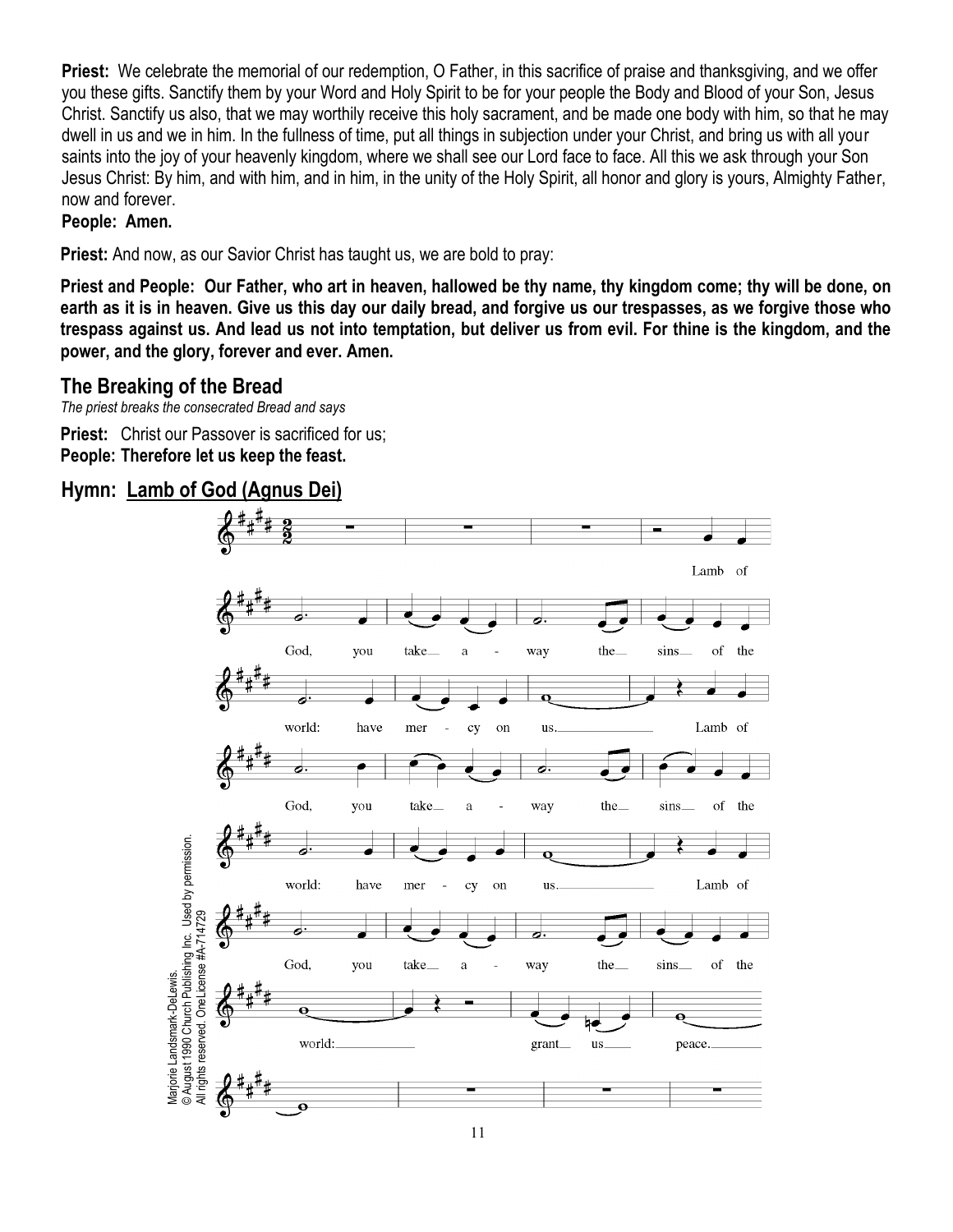**Priest:** The Gifts of God for the people of God. Take them in remembrance that Christ died for you, and feed on him in your hearts by faith, with thanksgiving.

If you are a baptized Christian, we welcome you to Holy Communion at Light of Christ Anglican Church. Both the bread and the wine are offered at Communion. You may receive the wine with the communion kit in your pew, bring the *communion kit to the altar and partake of it there, or take the wafer offered and dip it in the communion cup at the altar. If you do not wish to receive one of the elements, please indicate by crossing your arms upon your chest.* 

The people come forward as invited to do so by the ushers. If you are unable to come forward, please notify an usher during Communion of your desire to receive at your seat. The Bread and the Cup are given to the communicants with *these words:* 

**Eucharist Minister:** The Body of Christ, the Bread of heaven. **Communicant:** Amen.

**Eucharist Minister:** The Blood of Christ, the Cup of salvation. **Communicant:** Amen.

## **Communion of the People**

## **Communion Hymns**

*The people are invited to sing the communion hymns.* 

# **Hymn: How Deep the Father's Love for Us vs. 1–3**

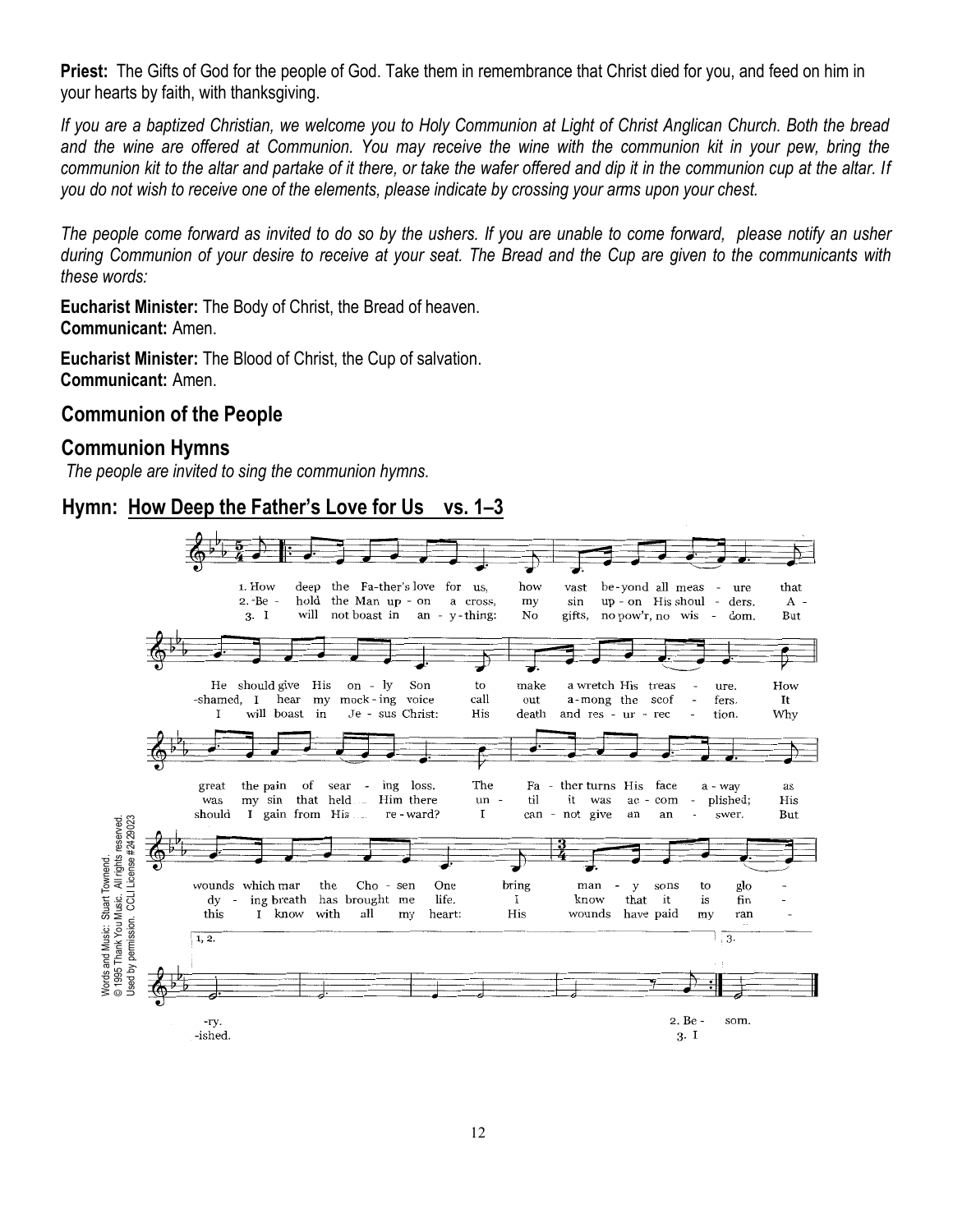## **Hymn: There's a Wideness in God's Mercy vs. 1–3**



use solely with SongSelect Terms of Use. All rights reserved. CCLI License #2429023

## **The Post Communion Prayer**

### **Priest:** Let us pray.

**Priest and People: Heavenly Father, we thank you for feeding us with the spiritual food of the most precious body and blood of your Son, our Savior, Jesus Christ; and for assuring us in these holy mysteries that we are living members of the body of your Son, and heirs of your eternal Kingdom. And now, Father, send us out to do the work you have given us to do, to love and serve you as faithful witnesses of Christ our Lord. To him, to you, and to the Holy Spirit, be honor and glory, now and forever**. **Amen.**

## **The Blessing**

**Priest:** Now to him who is able to keep you from stumbling and to present you blameless before the presence of his glory with great joy, to the only God, our Savior, through Jesus Christ our Lord, be glory, majesty, dominion, and authority, before all time and now and forever. **Amen.**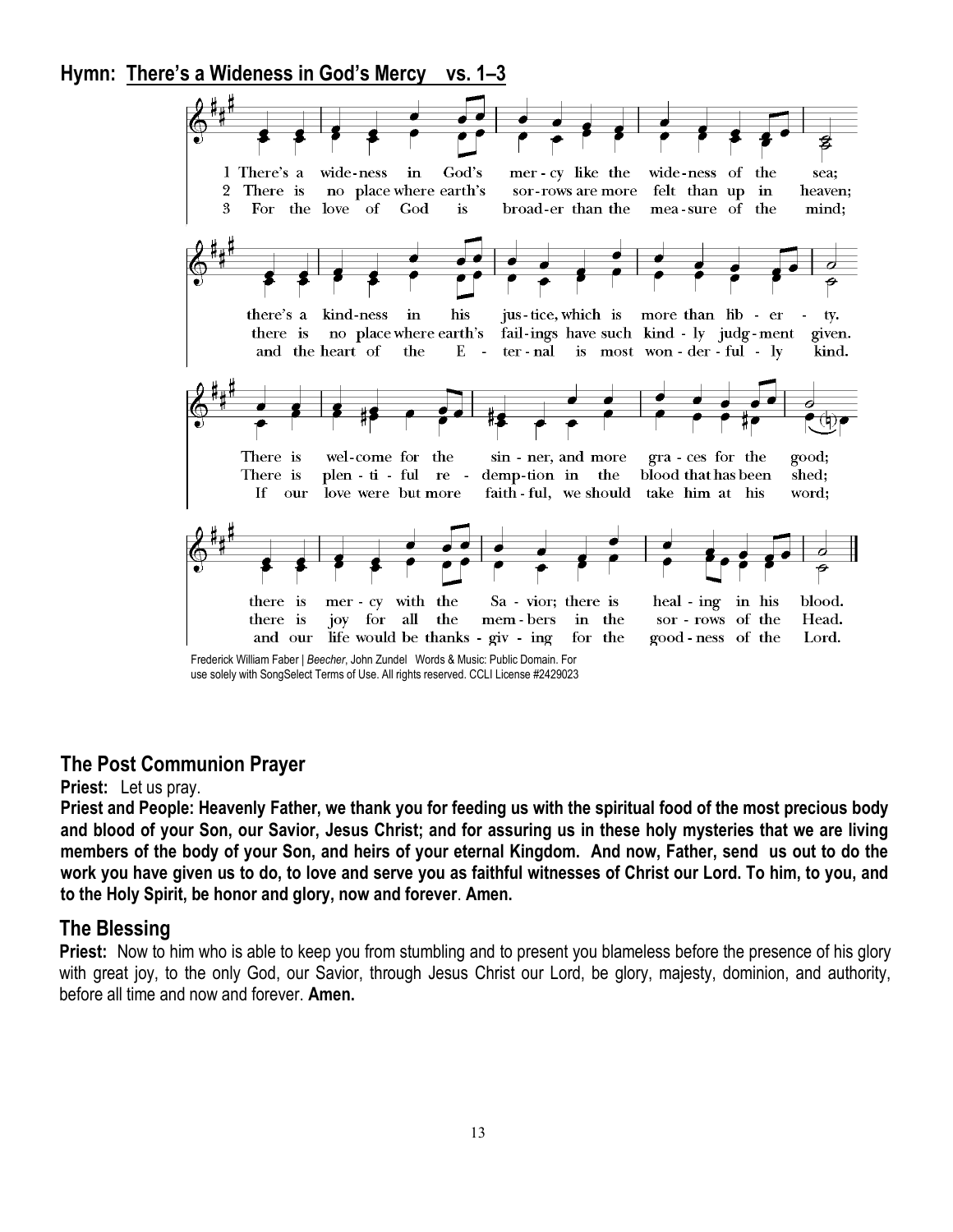## **Closing Hymn: Before the Throne of God Above vs. 1–4**



Words: Charitie Lees Bancroft and Vikki Cook. Music: Vikki Cook © 1997 Sovereign Grace Worship. All rights reserved. CCLI License #2429023.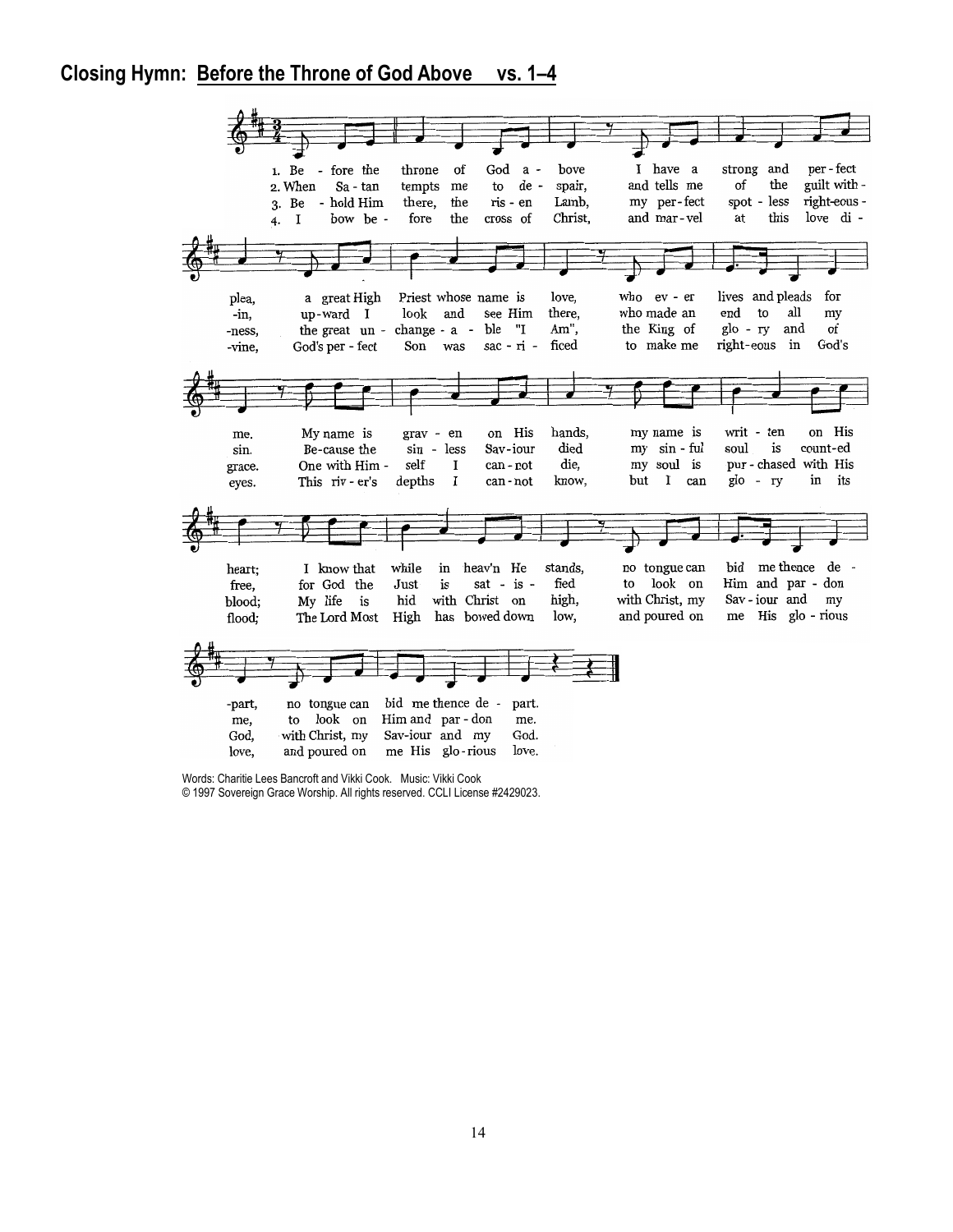# **CHURCH INFORMATION AND ANNOUNCEMENTS**

**Please keep in your prayers** the following who are suffering from long-term illness; and those in trouble, sorrow, need, sickness or any other adversity, especially (alphabetical order):

| <b>Bill Andrulot family</b> | Jim Conley      | Ernest Proctor   | Herb Smith         |
|-----------------------------|-----------------|------------------|--------------------|
| Sharon Baldacci             | Pat Dalzell     | Dixie Sanderlin  | <b>Craig Soule</b> |
| Bill & Dana Bloom           | Pauline Edmonds | <b>Bob Smart</b> | <b>Howard York</b> |

**Happy Birthday: Chris Cralle** *(Apr. 2)* and **Eleanor Semerjian** *(Apr. 3).*

**Happy Anniversary: Charlaine & Bill Andrulot** *(Apr. 1)* and **Lydia & Vincent Haynie** *(Apr. 9).*

**Reminder: Easter flower forms are due next Sunday. Return your form and check with "Easter flowers" listed on the memo line. Thank you.**

# **UPCOMING EVENTS**

**Apr. 5 -** Lenten Soup Supper - 5 p.m. (Sign up sheets in the Parish Hall for attendance and for providing soup and/bread)

- **Apr. 14** Maundy Thursday 6 p.m.
- **Apr. 15** Good Friday Service 6 p.m.
- **Apr. 16** Operation Inasmuch Bake Sale, Allison's Ace Hardware, Lottsburg, 8 a.m. 12 p.m. (Correction: the original flyer said the bake sale was hosted by Smithfield Baptist Church. The church is actually Smithland Baptist Church.
- **Apr. 17** Easter Service 10 a.m.
- **Apr. 22** Dinner & Movie TBD 5:30 p.m.
- **Apr. 24** Vestry meeting after church service
- **May 6–8** Bishop's visit

**Prayer Chain:** When you have a prayer need, please call Marie Carstensen, 577-0656, or you may send her an email at *marievcar@atlanticbb.net.* 

**Food Tub:** Your contribution of one or more cans or boxes of non-perishable food for the food tubs will be taken to Gleamers & Blenders and Shiloh Baptist Church for distribution to people in need in our community. Thank you.

### **Thrift Shop has been closed.**

**Church Office Hours:** Monday: 8:00 a.m. to 1:00 p.m. Tuesday - Friday: 8:00 a.m. to 2:00 p.m. **Vestry Meetings:** Third Sunday of the month after service.

**Light of Christ Women's Group:** Please check the bulletin board in the parish hall for information, dates, and times of meetings.

**Sunday Bulletin:** The deadline for announcements is Wednesday at 9:00 a.m. Any changes should be called in by that time. Messages may be left on the answering machine.

*The Beacon* **Newsletter:** The deadline for articles is the third Sunday of each month. Please send articles and ideas to Joyce Williams at lightofchristva@gmail.com*.* The newsletter is available online at *www.lightofchristva.org.*